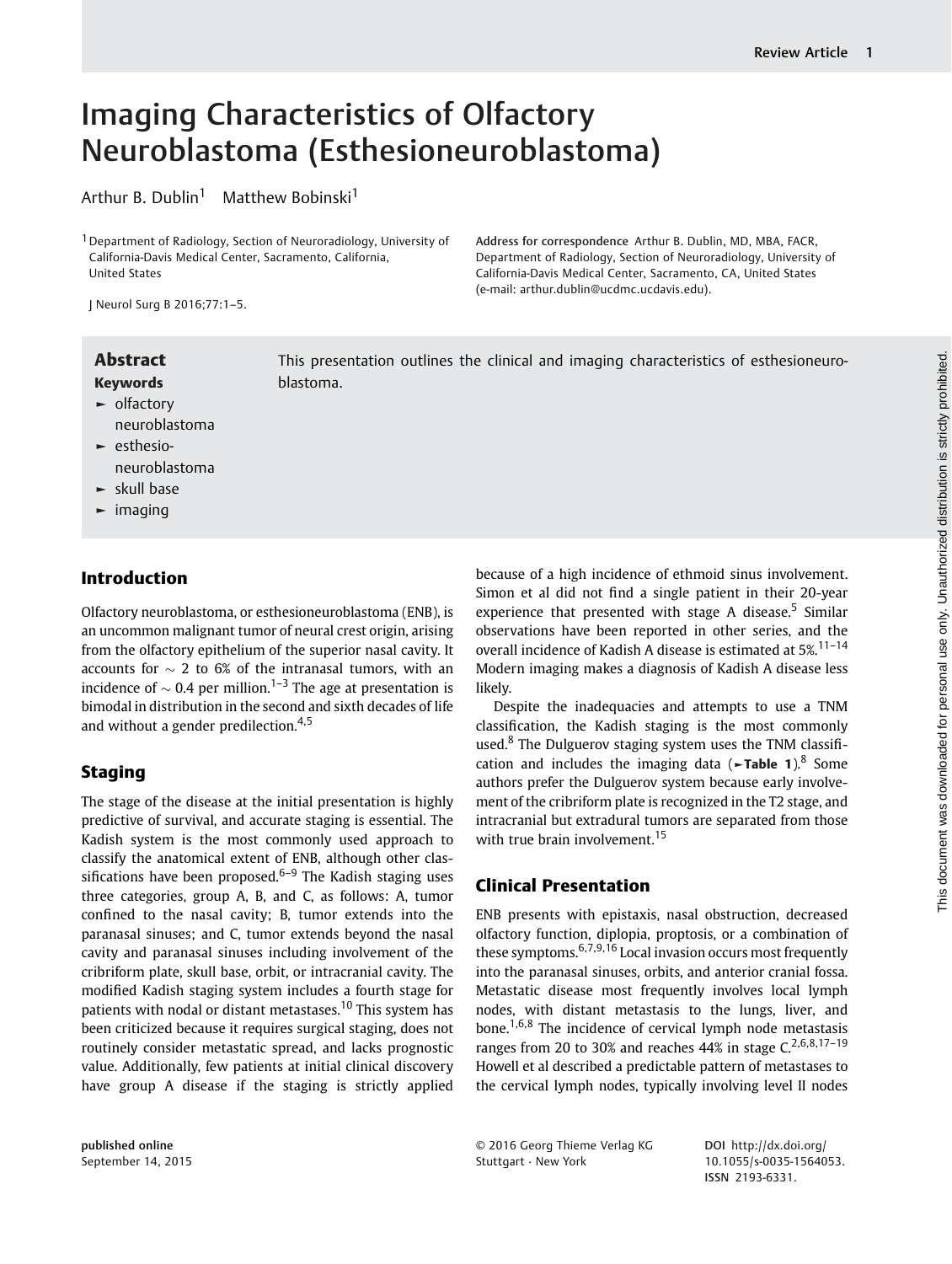| <b>Staging</b>     | <b>Description</b>                                                                                                                         |
|--------------------|--------------------------------------------------------------------------------------------------------------------------------------------|
| Primary tumor      |                                                                                                                                            |
| T1                 | Tumor involving the nasal cavity and/or paranasal sinuses (excluding sphenoid), sparing the<br>most superior ethmoid                       |
| T <sub>2</sub>     | Tumor involving the nasal cavity and/or paranasal sinuses (including the sphenoid) with<br>extension to or erosion of the cribriform plate |
| T <sub>3</sub>     | Tumor extending into the orbit or protruding into the anterior cranial fossa, without dural<br>involvement                                 |
| T4                 | Tumor involving the brain                                                                                                                  |
| Lymph nodes        |                                                                                                                                            |
| N <sub>0</sub>     | No cervical lymph node metastasis                                                                                                          |
| N <sub>1</sub>     | Any form of cervical lymph node metastasis                                                                                                 |
| Distant metastasis |                                                                                                                                            |
| M <sub>0</sub>     | No metastases                                                                                                                              |
| M <sub>1</sub>     | Distant metastases                                                                                                                         |

Table 1 Esthesioneuroblastoma staging system as proposed by Dulquerov<sup>8</sup>

(93%), with frequent involvement of level I (57%), level III (50%), and retropharyngeal nodes  $(43\%)^{20}$ 

#### Imaging

Imaging plays a key role in the accurate staging of ENB including both computed tomography (CT) and magnetic resonance imaging (MRI). These imaging modalities should always be included to correctly assess the extent of the disease. CT should be performed with thin slices (1 mm thick) and reformatted in both coronal and sagittal planes. ENB does not have specific CT characteristics, presenting initially as a homogeneous soft tissue mass in the nasal vault. However, CT is essential for evaluation of the osseous involvement of the cribriform plate, fovea ethmoidalis, and lamina papyracea (►Fig. 1). Bone remodeling without destruction is not uncommon, due to the indolent growth pattern in some cases. The mass shows moderate and uniform enhancement. Scattered



Fig. 1 Coronal computed tomography of the face in  $(A, B)$  bone and  $(C, D)$  soft tissue algorithms demonstrates avidly enhancing esthesioneuroblastoma (E) filling the nasal cavity and extending into orbits and intracranially (asterisk). The mass has eroded the floor of the anterior cranial fossa (single arrow) and lamina papyracea bilaterally (double arrow).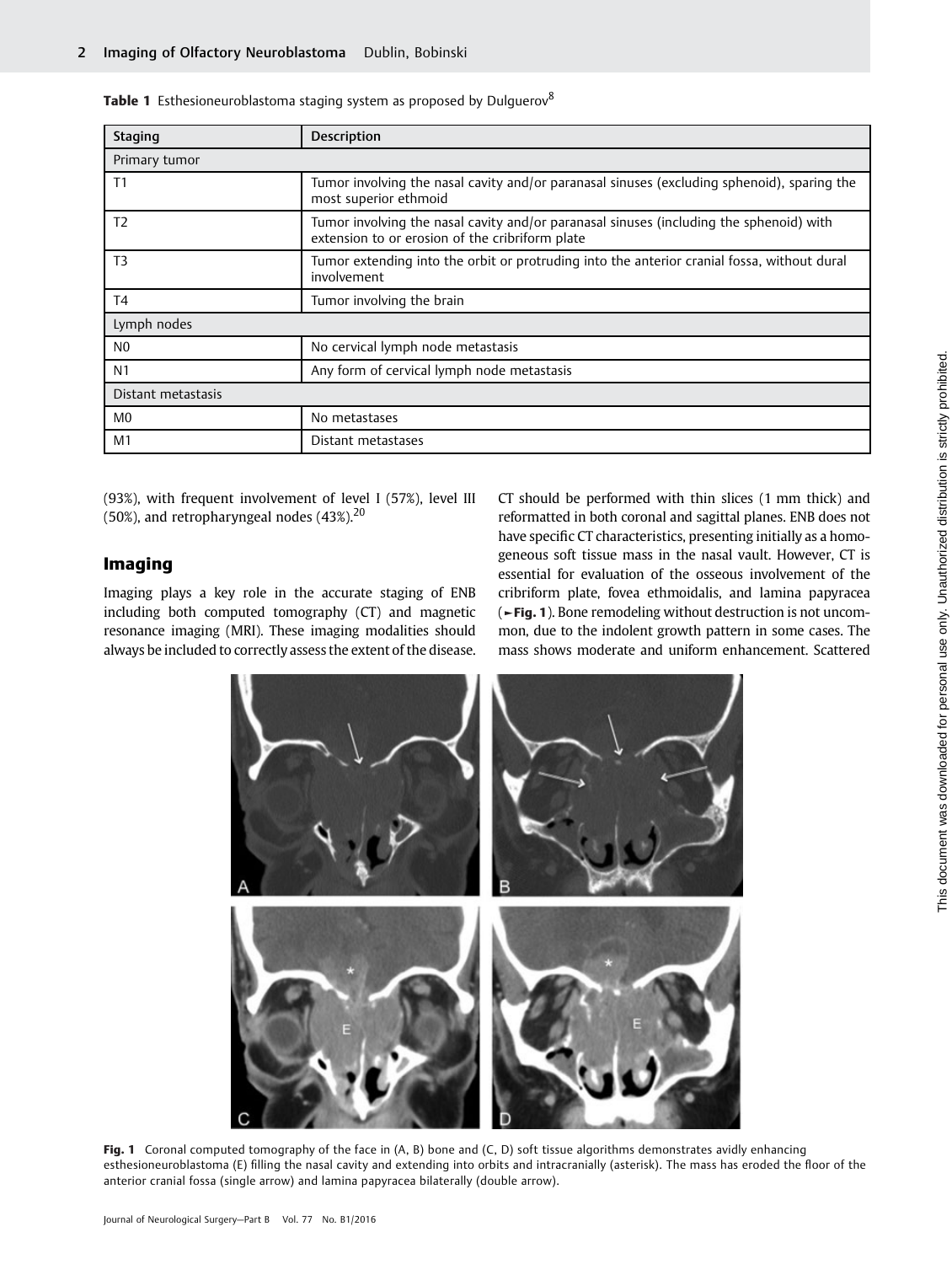

Fig. 2 Coronal (A) T1-weighted, (B) contrast-enhanced, and (C) T2-weighted images from magnetic resonance imaging demonstrate a low T1 intensity and avidly enhancing nasal vault mass extending intracranially (arrow). (C) The T2-weighted sequence shows peritumoral cyst (double arrow).

speckled calcifications are occasionally present.<sup>21</sup> CT is also useful to assess regional neck and distant metastasis.<sup>20,22</sup>

The most important information gained from MRI is differentiating entrapped secretions from neoplasm because CT is unreliable for this distinction ( $\sim$ Fig. 2).<sup>22,23</sup> MRI is also superior in defining the soft tissue extent and offers a more accurate assessment of suspected intracranial, orbital, or skull base invasion, and perineural spread of tumor.<sup>7,22,24</sup> MRI is also excellent at distinguishing dural involvement from parenchymal involvement ( $\blacktriangleright$ Fig. 3).<sup>23</sup>

ENB is usually hypointense to gray matter on T1-weighted images and intermediate to hyperintense on T2-weighted



Fig. 3 (A, B) Utility of magnetic resonance imaging in the evaluation of dural involvement as demonstrated by coronal fat-saturated contrastenhanced images (dashed arrow). Intracranial extension fills the right olfactory groove (arrow in A). (C) Axial T2-weighted image shows a clear distinction between low-intensity esthesioneuroblastoma (arrows) and high-intensity trapped secretions (double arrows). (D) Sagittal reformatted image from positron emission tomography shows avid tracer uptake within the nasal vault mass with a large intracranial component.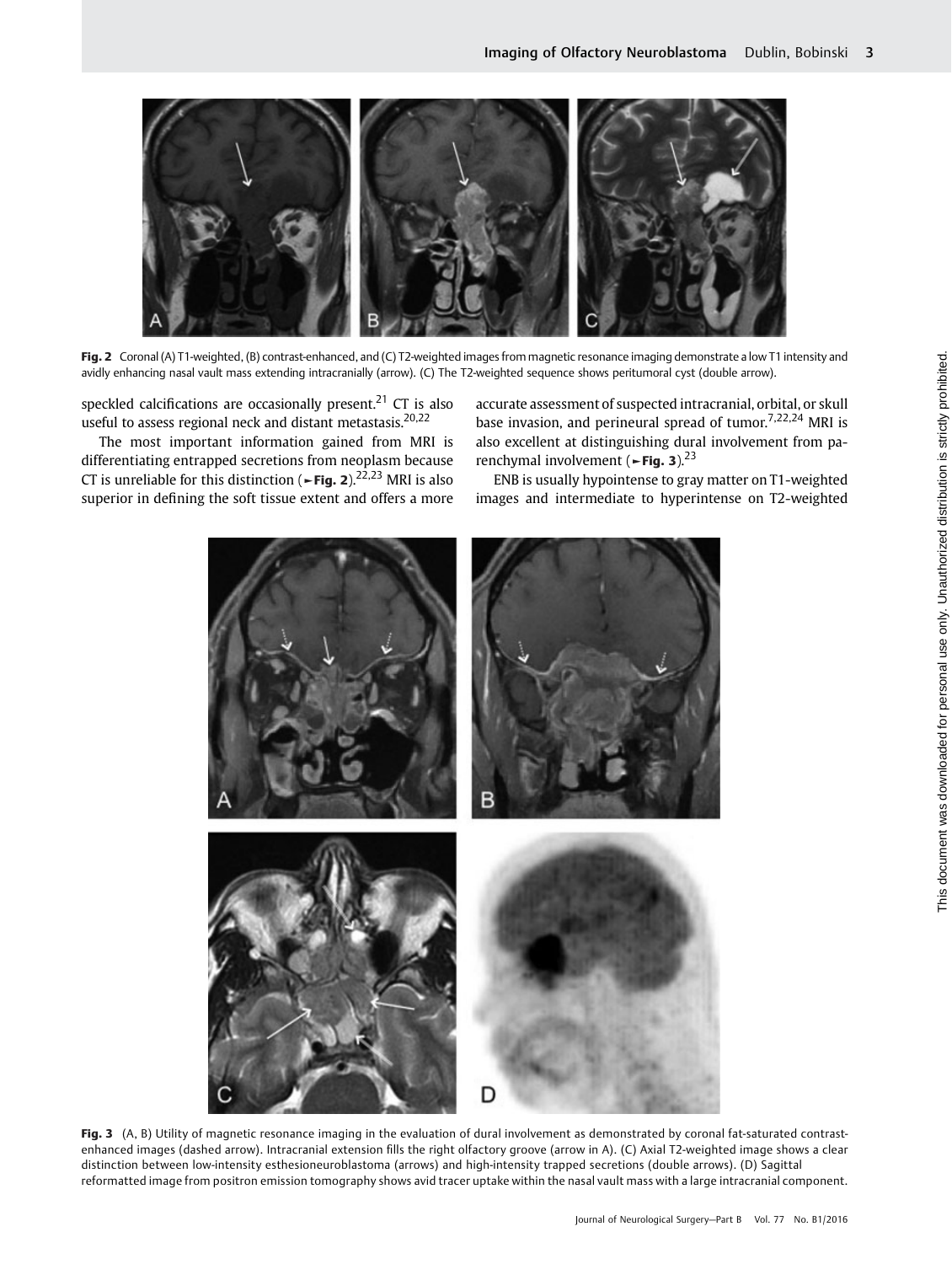sequences (►Fig. 2). The tumor demonstrates avid and homogeneous enhancement except for occasional areas of necrosis or hemorrhage. Trapped secretions in adjacent sinuses are T2 hyperintense and differentiated from the tumor. The presence of intracranial cysts is highly suggestive of, but not diagnostic of ENB. Som et al studied 54 patients who had sinonasal lesions with intracranial extension and found only three patients with intracranial cysts, but all three had ENB.<sup>25</sup>

Bony destruction can be seen but frequently not as well as with CT. MRI, however, is much more accurate in the evaluation of subtle orbital and intracranial invasion including rare subarachnoid seeding. MRI fat-saturated sequences help distinguish tumor from orbital fat and muscle: a smooth bowing of the tumor–fat interface suggests that the lesion is contained by periorbital fascia, whereas an irregular margin favors frank invasion of the orbit.<sup>26,27</sup> However, the definitive diagnosis of invasion of dura and periorbital tissues is possible only at surgery.<sup>27</sup>

Imaging of the neck in patients with ENB is crucial because neck metastases are found at presentation in 5% of patients.<sup>7</sup> Further, it has been estimated that  $> 23\%$  of patients may eventually develop cervical lymph node metastases.<sup>17</sup> One of the most frequent distant metastasis is to bone, with the spine cited as the most common location  $(86\%)$ <sup>28</sup> Cases of asymptomatic bone metastases have been described, and therefore a bone scan should be included in the diagnostic work-up.<sup>7</sup>

The assessment of recurrent tumor must include both CT and MRI. The imaging characteristics of the recurrent tumor do not differ from its appearance at initial presentation.<sup>29</sup> The following protocol for follow-up has been suggested: contrast-enhanced MRI performed 2 to 4 months after completion of all therapy, and then repeated every 4 to 6 months for 5 years and then annually for the patient's lifetime. In addition, an annual chest radiograph should be performed to exclude the presence of metastases.<sup>14</sup>

Scintigraphic evaluation of ENB has been reported with technetium-99m methylene diphosphonate, indium-111 bleomycin complex, indium-111 octreotide, technetium-99m ethylcysteinate dimer, and radioiodinated metaiodobenzylguanidine.<sup>12,30–32</sup> More recently, positron emission tomography (PET) with F-18-labeled fluorodeoxyglucose was used in the staging of ENB in a case with ectopic Cushing syndrome.<sup>33</sup> PET-CT was also found to be accurate not only in staging but also in the posttherapeutic restaging of  $ENB<sup>34</sup>$  While promising, the data on PET and other scintigraphic methods in evaluation of recurrent or residual ENB are very limited.

Finally, because ENB is most often a nonvascular tumor, diagnostic and therapeutic angiographic techniques have no place in the diagnostic work-up of this entity.<sup>35</sup>

#### Conclusion

Although the imaging characteristics of ENB are somewhat nonspecific, there are patterns of the disease, such as Kadish grade C, which should strongly suggest this disorder. Metastatic disease, usually regional, occurs frequently with fairly predictable involvement of level II nodes but also level I and III and retropharyngeal nodes that are difficult to assess clinically. Finally, a suggested follow-up scheme is recommended to detect recurrences at the earliest possible time.

#### References

- 1 Broich G, Pagliari A, Ottaviani F. Esthesioneuroblastoma: a general review of the cases published since the discovery of the tumour in 1924. Anticancer Res 1997;17(4A):2683–2706
- 2 Jethanamest D, Morris LG, Sikora AG, Kutler DI. Esthesioneuroblastoma: a population-based analysis of survival and prognostic factors. Arch Otolaryngol Head Neck Surg 2007;133(3):276–280
- 3 Thompson LD. Olfactory neuroblastoma. Head Neck Pathol 2009; 3(3):252–259
- 4 Elkon D, Hightower SI, Lim ML, Cantrell RW, Constable WC. Esthesioneuroblastoma. Cancer 1979;44(3):1087–1094
- 5 Simon JH, Zhen W, McCulloch TM, et al. Esthesioneuroblastoma: the University of Iowa experience 1978–1998. Laryngoscope 2001;111(3):488–493
- 6 Kadish S, Goodman M, Wang CC. Olfactory neuroblastoma. A clinical analysis of 17 cases. Cancer 1976;37(3):1571–1576
- 7 Bradley PJ, Jones NS, Robertson I. Diagnosis and management of esthesioneuroblastoma. Curr Opin Otolaryngol Head Neck Surg 2003;11(2):112–118
- 8 Dulguerov P, Calcaterra T. Esthesioneuroblastoma: the UCLA experience 1970–1990. Laryngoscope 1992;102(8):843–849
- 9 Dulguerov P, Allal AS, Calcaterra TC. Esthesioneuroblastoma: a meta-analysis and review. Lancet Oncol 2001;2(11):683–690
- 10 Morita A, Ebersold MJ, Olsen KD, Foote RL, Lewis JE, Quast LM. Esthesioneuroblastoma: prognosis and management. Neurosurgery 1993;32(5):706–714; discussion 714–715
- 11 Polin RS, Sheehan JP, Chenelle AG, et al. The role of preoperative adjuvant treatment in the management of esthesioneuroblastoma: the University of Virginia experience. Neurosurgery 1998; 42(5):1029–1037
- 12 Jekunen AP, Kairemo KJ, Ramsay HA, Kajanti MJ. Imaging of olfactory neuroblastoma by In-111 bleomycin complex. Clin Nucl Med 1996;21(2):129–131
- 13 Jekunen AP, Kairemo KJA, Lehtonen HP, Kajanti MJ. Treatment of olfactory neuroblastoma. A report of 11 cases. Am J Clin Oncol 1996;19(4):375–378
- 14 Slevin NJ, Irwin CJR, Banerjee SS, Gupta NK, Farrington WT. Olfactory neural tumours—the role of external beam radiotherapy. J Laryngol Otol 1996;110(11):1012–1016
- 15 Girod D, Hanna E, Marentette L. Esthesioneuroblastoma. Head Neck 2001;23(6):500–505
- 16 Olsen KD, DeSanto LW. Olfactory neuroblastoma. Biologic and clinical behavior. Arch Otolaryngol 1983;109(12):797–802
- 17 Rinaldo A, Ferlito A, Shaha AR, Wei WI, Lund VJ. Esthesioneuroblastoma and cervical lymph node metastases: clinical and therapeutic implications. Acta Otolaryngol 2002;122(2):215–221
- 18 Monroe AT, Hinerman RW, Amdur RJ, Morris CG, Mendenhall WM. Radiation therapy for esthesioneuroblastoma: rationale for elective neck irradiation. Head Neck 2003;25(7):529–534
- 19 Davis RE, Weissler MC. Esthesioneuroblastoma and neck metastasis. Head Neck 1992;14(6):477–482
- 20 Howell MC, Branstetter BF IV, Snyderman CH. Patterns of regional spread for esthesioneuroblastoma. AJNR Am J Neuroradiol 2011; 32(5):929–933
- 21 Manelfe C, Bonafé A, Fabre P, Pessey JJ. Computed tomography in olfactory neuroblastoma: one case of esthesioneuroepithelioma and four cases of esthesioneuroblastoma. J Comput Assist Tomogr 1978;2(4):412–420
- 22 Ahmad A, Branstetter BF IV. CT versus MR: still a tough decision. Otolaryngol Clin North Am 2008;41(1):1–22, v
- 23 Branstetter BF IV, Weissman JL. Role of MR and CT in the paranasal sinuses. Otolaryngol Clin North Am 2005;38(6):1279–1299, x